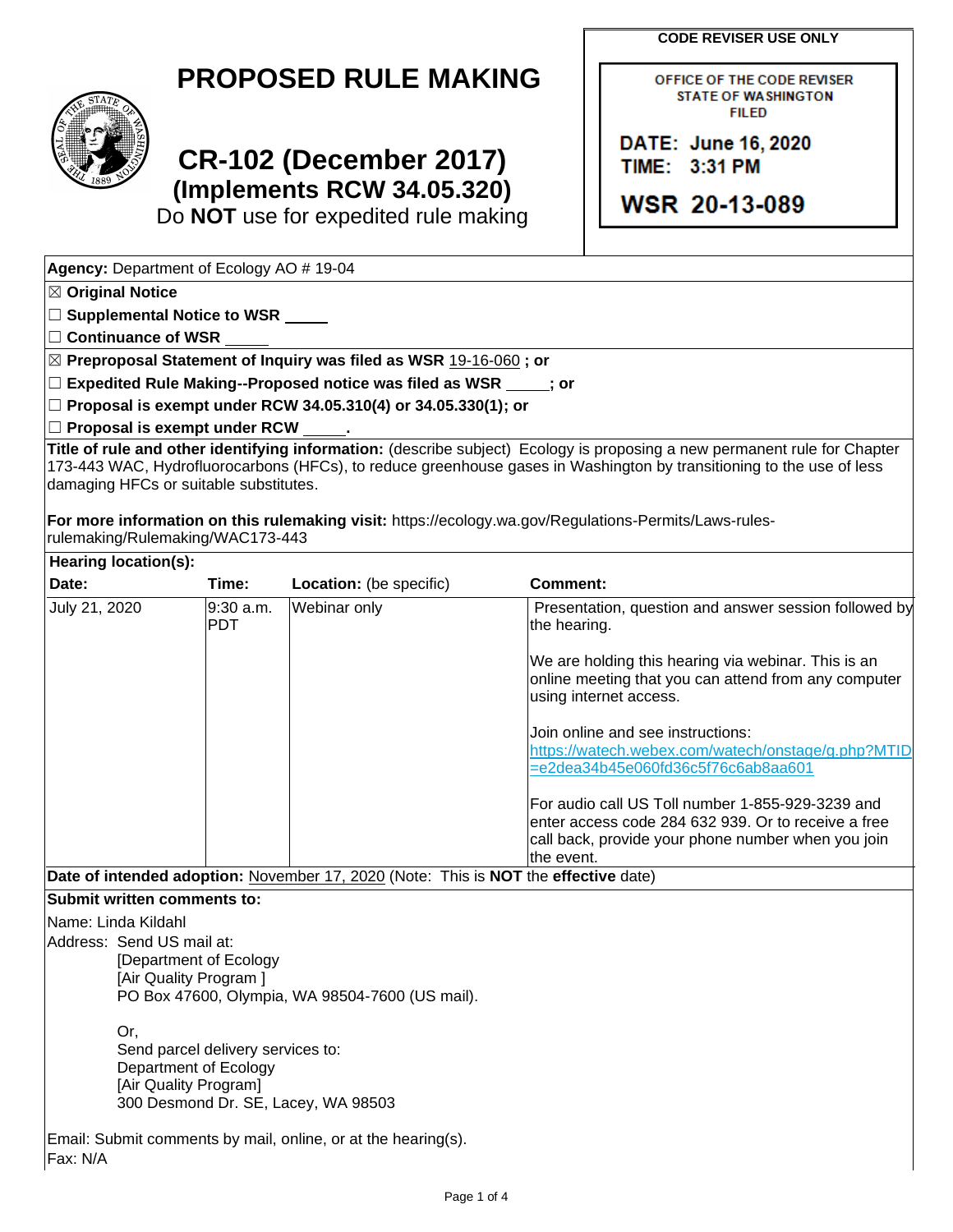Other: Online: <http://aq.ecology.commentinput.com/?id=g7B9h> By (date) July 28, 2020 **Assistance for persons with disabilities:** Contact Ecology ADA Coordinator Phone: 360-407-6831 Fax: N/A TTY: For Washington Relay Service or TTY call 711 or 877-833-6341. Email: ecyADAcoordinator@ecy.wa.gov Other: Visit https://ecology.wa.gov/accessibility for more information. By (date) July 17, 2020 **Purpose of the proposal and its anticipated effects, including any changes in existing rules:**  The proposed rule prohibits the use of HFCs and other substitutes in various products and equipment in the air conditioning and refrigeration, aerosol propellant, and foam end-use categories. This will occur in a phased approach, similar to rules adopted under EPA's Significant New Alternatives Policy (SNAP) program and HFC rules adopted or proposed for adoption by other states around the country. The proposed rule defines requirements for manufacturers, importers, and distributors of covered products and equipment to: • Notify Ecology about the use of HFCs and other prohibited substitutes. • Disclose HFCs and other substitutes used in an on-product label or other designated format. Ecology modified the prohibition date for the new and existing vending machine end-use category from January 1, 2020, to January 1, 2022 **Reasons supporting proposal:** The Washington Legislature specifically directed Ecology to engage in rulemaking to implement a program for transitioning away from HFCs. The proposed rule implements the prohibitions in the same end-use categories as in SNAP Rules 20 and 21 that were in effect on January 3, 2017, but with a new timeline for the prohibitions to take effect. Consistent with RCW 70.235.080(3)(a), Ecology determined that the modified effective date for new and existing vending machines from January 1, 2020, to January 1, 2022, reduces the overall risk to human health or the environment and reflects the earliest date that a lower risk substitute is currently or potentially available. **Statutory authority for adoption:** Chapter 70.235 RCW, Limiting Greenhouse Gas Emissions **Statute being implemented:** Chapter 70.235 RCW **Is rule necessary because of a:** Federal Law?  $\Box$  Yes  $\boxtimes$  No. Federal Court Decision?  $\Box$  Yes  $\boxtimes$  No. State Court Decision? ☐ Yes ☒ No If yes, CITATION: **Agency comments or recommendations, if any, as to statutory language, implementation, enforcement, and fiscal matters:** To meet statutory deadlines in the law, Ecology adopted three emergency rules while working on the permanent rule. Ecology plans to adopt two more emergency rules before the permanent rule goes into effect by the end of 2020. The emergency rules were adopted as follows: The first emergency rule on July 30, 2019 (WSR 19-16-059) The second emergency rule on November 21, 2019 (WSR 19-24-005) The third emergency rule on March 16, 2020 (WSR 20-07-076 **Name of proponent:** (person or organization) Department of Ecology **Ⅰ Private** □ Private ☐ Public ☒ Governmental **Name of agency personnel responsible for:** Name **Office Location Phone** Phone Drafting: Linda Kildahl 300 Desmond Drive, Lacey, WA 98503 360-407-7655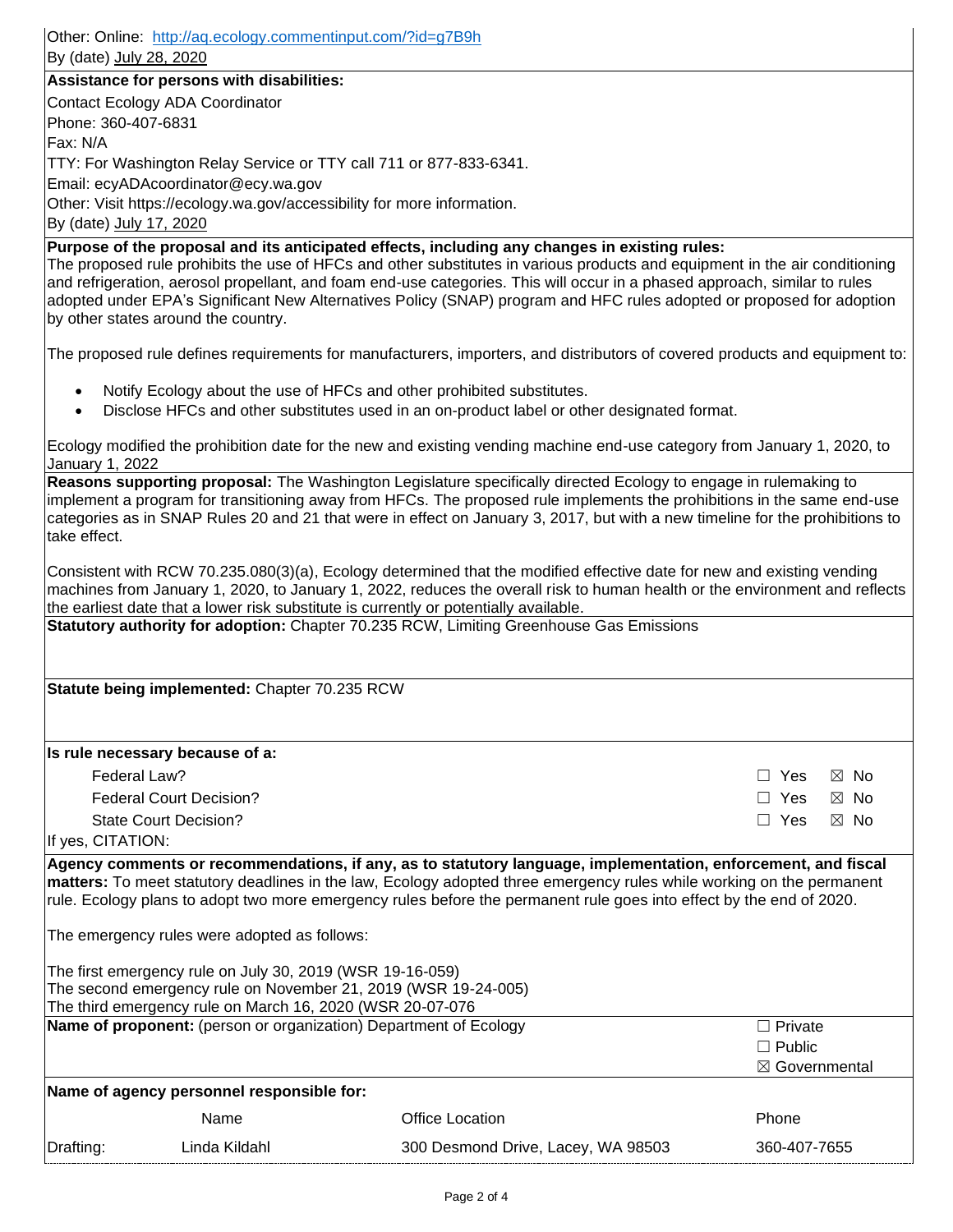| Implementation:                                                                                                                                                                                                                                                                                                                                                                                   | Abbey Brown                                                                                                                                                                                                                                          |        | 300 Desmond Drive, Lacey, WA 98503                | 360-407-6826                                         |  |
|---------------------------------------------------------------------------------------------------------------------------------------------------------------------------------------------------------------------------------------------------------------------------------------------------------------------------------------------------------------------------------------------------|------------------------------------------------------------------------------------------------------------------------------------------------------------------------------------------------------------------------------------------------------|--------|---------------------------------------------------|------------------------------------------------------|--|
| Enforcement:                                                                                                                                                                                                                                                                                                                                                                                      | Abbey Brown                                                                                                                                                                                                                                          |        | 300 Desmond Drive, Lacey, WA 98503                | 360-407-6826                                         |  |
| Is a school district fiscal impact statement required under RCW 28A.305.135?<br>$\Box$ Yes<br>$\boxtimes$ No<br>If yes, insert statement here:                                                                                                                                                                                                                                                    |                                                                                                                                                                                                                                                      |        |                                                   |                                                      |  |
| The public may obtain a copy of the school district fiscal impact statement by contacting:                                                                                                                                                                                                                                                                                                        |                                                                                                                                                                                                                                                      |        |                                                   |                                                      |  |
|                                                                                                                                                                                                                                                                                                                                                                                                   | Name: N/A                                                                                                                                                                                                                                            |        |                                                   |                                                      |  |
|                                                                                                                                                                                                                                                                                                                                                                                                   | Address: N/A                                                                                                                                                                                                                                         |        |                                                   |                                                      |  |
|                                                                                                                                                                                                                                                                                                                                                                                                   | Phone: N/A<br>Fax: N/A                                                                                                                                                                                                                               |        |                                                   |                                                      |  |
|                                                                                                                                                                                                                                                                                                                                                                                                   | TTY: N/A                                                                                                                                                                                                                                             |        |                                                   |                                                      |  |
|                                                                                                                                                                                                                                                                                                                                                                                                   | Email: N/A                                                                                                                                                                                                                                           |        |                                                   |                                                      |  |
|                                                                                                                                                                                                                                                                                                                                                                                                   | Other: N/A                                                                                                                                                                                                                                           |        |                                                   |                                                      |  |
|                                                                                                                                                                                                                                                                                                                                                                                                   | Is a cost-benefit analysis required under RCW 34.05.328?                                                                                                                                                                                             |        |                                                   |                                                      |  |
| $\boxtimes$ Yes: A preliminary cost-benefit analysis may be obtained by contacting:                                                                                                                                                                                                                                                                                                               |                                                                                                                                                                                                                                                      |        |                                                   |                                                      |  |
| Name: Linda Kildahl<br>Address: 300 Desmond Drive, Lacey, WA 98503                                                                                                                                                                                                                                                                                                                                |                                                                                                                                                                                                                                                      |        |                                                   |                                                      |  |
| Phone: 360-407-7655                                                                                                                                                                                                                                                                                                                                                                               |                                                                                                                                                                                                                                                      |        |                                                   |                                                      |  |
|                                                                                                                                                                                                                                                                                                                                                                                                   | Fax: N/A                                                                                                                                                                                                                                             |        |                                                   |                                                      |  |
|                                                                                                                                                                                                                                                                                                                                                                                                   | TTY: For Washington Relay Service or TTY call 711 or 877-833-6341                                                                                                                                                                                    |        |                                                   |                                                      |  |
|                                                                                                                                                                                                                                                                                                                                                                                                   | Email: linda.kildahl@ecy.wa.gov                                                                                                                                                                                                                      |        |                                                   |                                                      |  |
|                                                                                                                                                                                                                                                                                                                                                                                                   | Other:                                                                                                                                                                                                                                               |        |                                                   |                                                      |  |
| ⊔<br>No:                                                                                                                                                                                                                                                                                                                                                                                          | Please explain:                                                                                                                                                                                                                                      |        |                                                   |                                                      |  |
| Regulatory Fairness Act Cost Considerations for a Small Business Economic Impact Statement:                                                                                                                                                                                                                                                                                                       |                                                                                                                                                                                                                                                      |        |                                                   |                                                      |  |
| This rule proposal, or portions of the proposal, may be exempt from requirements of the Regulatory Fairness Act (see<br>chapter 19.85 RCW). Please check the box for any applicable exemption(s):                                                                                                                                                                                                 |                                                                                                                                                                                                                                                      |        |                                                   |                                                      |  |
| $\Box$ This rule proposal, or portions of the proposal, is exempt under RCW 19.85.061 because this rule making is being<br>adopted solely to conform and/or comply with federal statute or regulations. Please cite the specific federal statute or<br>regulation this rule is being adopted to conform or comply with, and describe the consequences to the state if the rule is not<br>adopted. |                                                                                                                                                                                                                                                      |        |                                                   |                                                      |  |
| Citation and description:                                                                                                                                                                                                                                                                                                                                                                         |                                                                                                                                                                                                                                                      |        |                                                   |                                                      |  |
|                                                                                                                                                                                                                                                                                                                                                                                                   | $\Box$ This rule proposal, or portions of the proposal, is exempt because the agency has completed the pilot rule process<br>defined by RCW 34.05.313 before filing the notice of this proposed rule.                                                |        |                                                   |                                                      |  |
|                                                                                                                                                                                                                                                                                                                                                                                                   | $\Box$ This rule proposal, or portions of the proposal, is exempt under the provisions of RCW 15.65.570(2) because it was<br>adopted by a referendum.                                                                                                |        |                                                   |                                                      |  |
|                                                                                                                                                                                                                                                                                                                                                                                                   | This rule proposal, or portions of the proposal, is exempt under RCW 19.85.025(3). Check all that apply:                                                                                                                                             |        |                                                   |                                                      |  |
| П                                                                                                                                                                                                                                                                                                                                                                                                 | RCW 34.05.310 (4)(b)                                                                                                                                                                                                                                 | П      | RCW 34.05.310 (4)(e)                              |                                                      |  |
|                                                                                                                                                                                                                                                                                                                                                                                                   | (Internal government operations)                                                                                                                                                                                                                     |        | (Dictated by statute)                             |                                                      |  |
| $\Box$                                                                                                                                                                                                                                                                                                                                                                                            | RCW 34.05.310 (4)(c)                                                                                                                                                                                                                                 | $\Box$ | RCW 34.05.310 (4)(f)                              |                                                      |  |
|                                                                                                                                                                                                                                                                                                                                                                                                   | (Incorporation by reference)                                                                                                                                                                                                                         |        | (Set or adjust fees)                              |                                                      |  |
| $\Box$                                                                                                                                                                                                                                                                                                                                                                                            | RCW 34.05.310 (4)(d)                                                                                                                                                                                                                                 | $\Box$ | RCW 34.05.310 (4)(g)                              |                                                      |  |
|                                                                                                                                                                                                                                                                                                                                                                                                   | (Correct or clarify language)                                                                                                                                                                                                                        |        | ((i) Relating to agency hearings; or (ii) process | requirements for applying to an agency for a license |  |
|                                                                                                                                                                                                                                                                                                                                                                                                   | ⊠ This rule proposal, or portions of the proposal, is exempt under RCW 19.85.020(1), 19.85.030(1), 19.85.025(4).                                                                                                                                     |        | or permit)                                        |                                                      |  |
|                                                                                                                                                                                                                                                                                                                                                                                                   | Explanation of exemptions, if necessary: The Regulatory Fairness Act (RFA; RCW 19.85.070) requires Ecology to perform a<br>set of analyses and make certain determinations regarding proposed rules, if they impose more than minor compliance costs |        |                                                   |                                                      |  |
| on businesses in an industry.<br>We analyzed the compliance costs of the proposed rule, and whom they fall on, in Chapter 3 of this document. We                                                                                                                                                                                                                                                  |                                                                                                                                                                                                                                                      |        |                                                   |                                                      |  |
| determined that no businesses in Washington State would incur compliance costs under the proposed rule. Based on the<br>available list of manufacturers (who were all required to report to Ecology by December 31, 2019 under the baseline), we                                                                                                                                                  |                                                                                                                                                                                                                                                      |        |                                                   |                                                      |  |
|                                                                                                                                                                                                                                                                                                                                                                                                   | expect all affected manufacturers to be businesses outside of Washington State (in other states or other countries, while their<br>products are sold in Washington).                                                                                 |        |                                                   |                                                      |  |
| Based on this analysis, Ecology is exempt from performing additional analyses under the RFA, specifically (bold added for<br>emphasis):                                                                                                                                                                                                                                                           |                                                                                                                                                                                                                                                      |        |                                                   |                                                      |  |